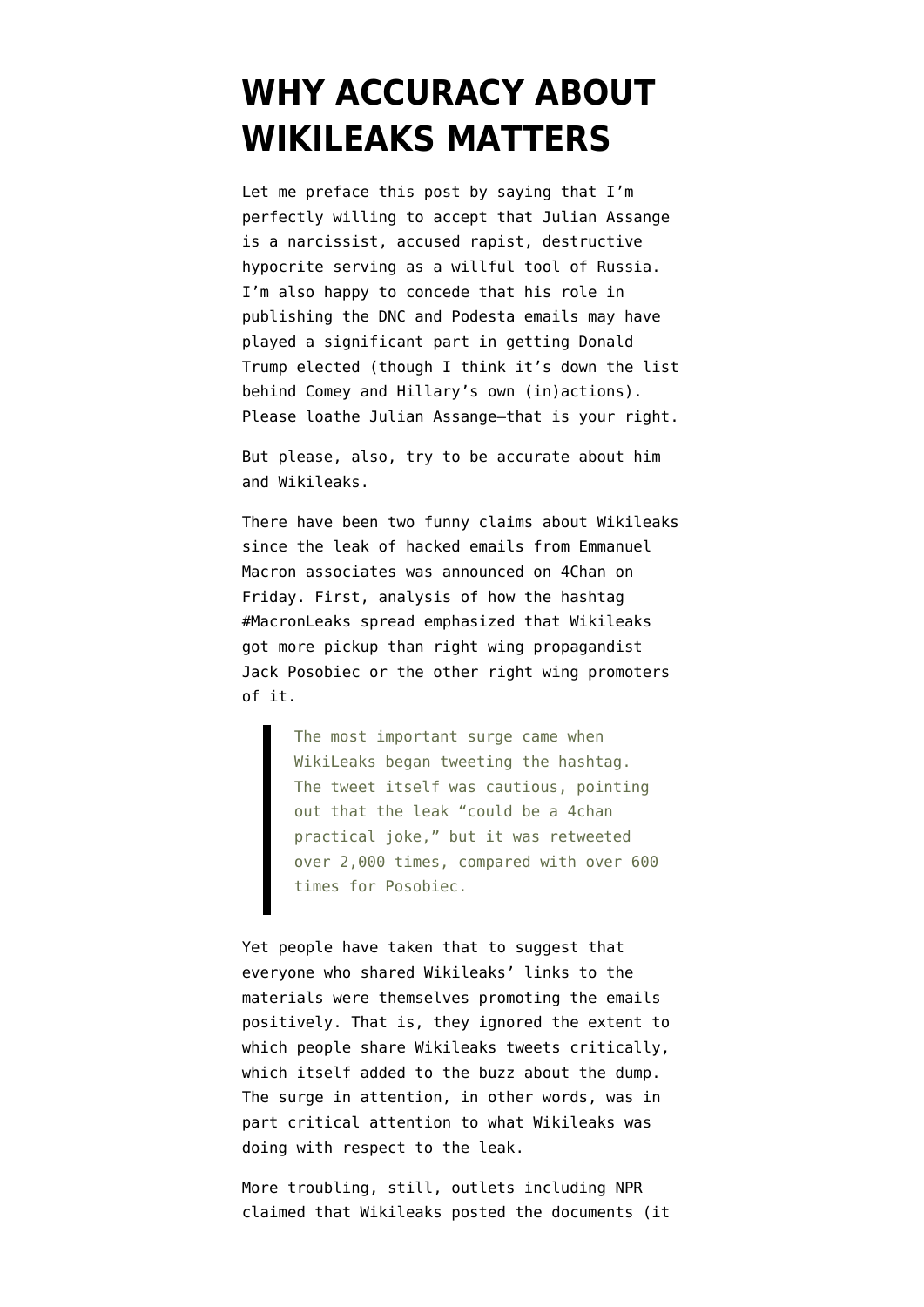has since issued a correction).

Finally, there are absurd pieces like [this](http://www.thedailybeast.com/articles/2017/05/06/did-macron-outsmart-campaign-hackers?source=twitter&via=desktop) which, after babbling that, "Macron, by contrast, is favored by those who want … a France looking to the future rather than clinging to the fearful and fictional nostalgia promulgated by Le Pen," states,

> Literally at the  $11<sup>th</sup>$  hour, before the blackout would silence it, the Macron campaign issued a statement saying it had been hacked and many of the documents that were dumped on the American 4Chan site and re-posted by Wikileaks were fakes.

On top of being poorly edited — Macron's [statement](https://en-marche.fr/article/communique-presse-piratage) said nothing at all about who dumped the documents — the claims as to both 4Chan and Wikileaks are not technically correct. The documents weren't dumped on 4Chan, [a post on](http://boards.4chan.org/pol/thread/124234624) [4Chan](http://boards.4chan.org/pol/thread/124234624) included a link to a Pastebin with them. More importantly, Wikileaks didn't "re-post" them, though it did [post magnet links to them](http://blog.erratasec.com/2017/05/hacker-dumps-magnet-links-and-you.html).

The importance of the distinction becomes evident just two paragraphs later when the article notes that some of the tweets in which Wikileaks linked to the documents described the vetting process it was undertaking.

> Meanwhile, Wikileaks jumped on the document dump, but didn't seem to be familiar with the material in it. Responding to the Macron statement that some of the items were bogus, Wikileaks tweeted, "We have not yet discovered fakes in [#MacronLeaks](https://twitter.com/hashtag/MacronLeaks?src=hash) & we are very skeptical that the Macron campaign is faster than us."

Curiously, the article doesn't link to WL's [first tweet](https://twitter.com/wikileaks/status/860577607670276096), posted less than an hour after the 4Chan post, which said it could be a 4Chan practical joke.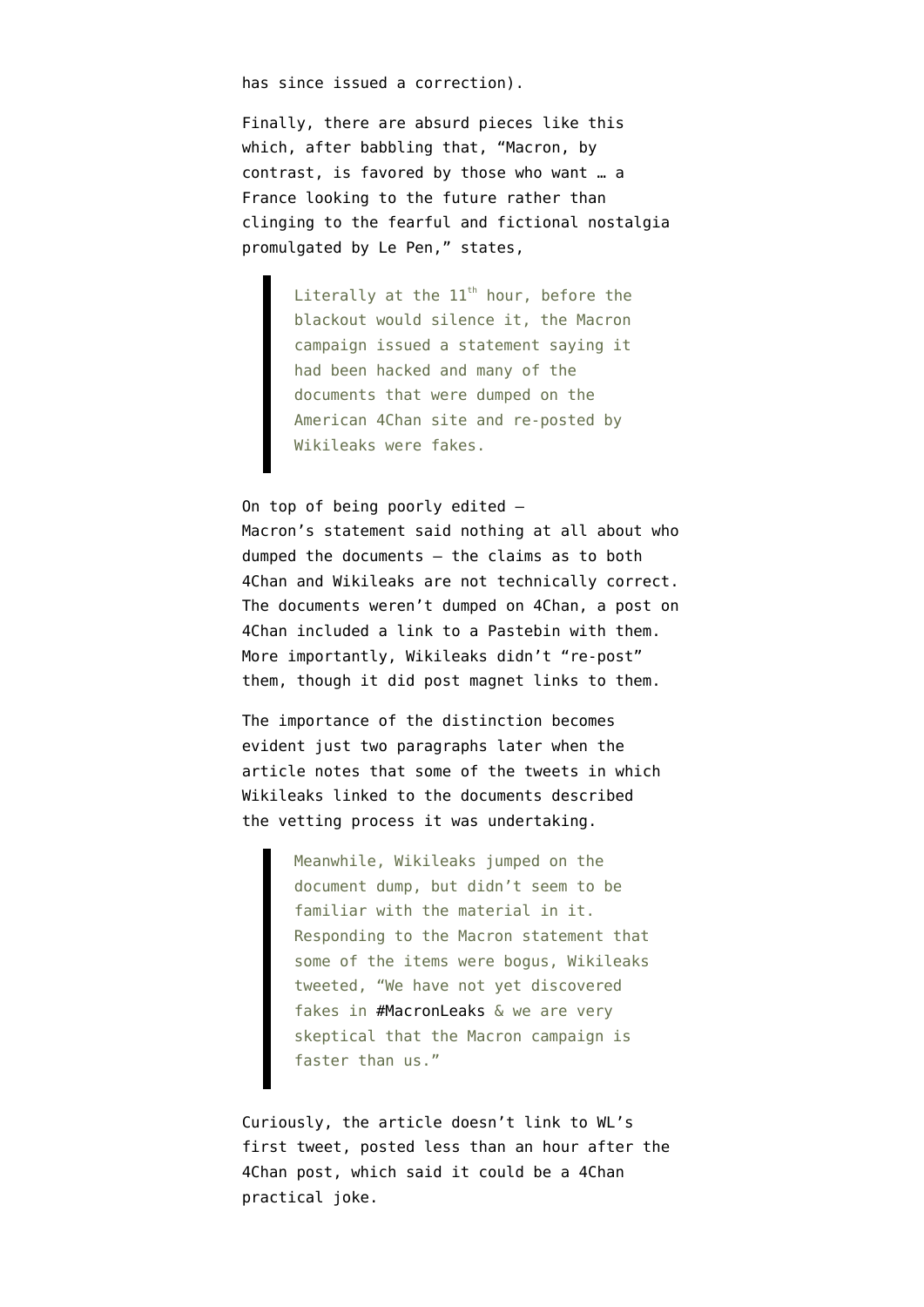



Alleged multi-GB team Macron email archives. Could be a 4chan practical joke. We are examining



8:31 PM - 5 May 2017

In any case, contrary to what some [idiotic](https://twitter.com/fawfulfan/status/861181086445047808) [readings](https://www.emptywheel.net/2017/05/07/why-accuracy-about-wikileaks-matters/) of this article claim — that Macron succeeded in fooling Wikileaks — in fact, Macron has not succeeded, at least not yet, because Wikileaks has not posted the documents on its own site (Wikileaks could yet claim it had determined the documents to be real only to have Macron present proof they weren't). Indeed, while Wikileaks expressed skepticism from the start, one thing that really raised questions for Wikileaks was that Macron so quickly claimed to have determined some were fake.

Plus, it's not actually clear that Macron *did* fool the hackers who passed them onto the 4Chan source. Here's the full [description](http://www.thedailybeast.com/articles/2017/04/25/fighting-back-against-putin-s-hackers) from Mounir Mahjoubi, the head of Macron's digital team, on what their counteroffensive looked like.

> "We also do counteroffensive against them," says Mahjoubi.

## [snip]

"We believe that they didn't break through. We are sure of it," said Mahjoubi. "But the only way to be ready is to train the people. Because what happened during the Hillary Clinton campaign is that one man, the most powerful, [campaign chairman] John Podesta, logged on to his [fake] page."

To keep the entire Macron campaign aware of such dangers, Mahjoubi said, "Every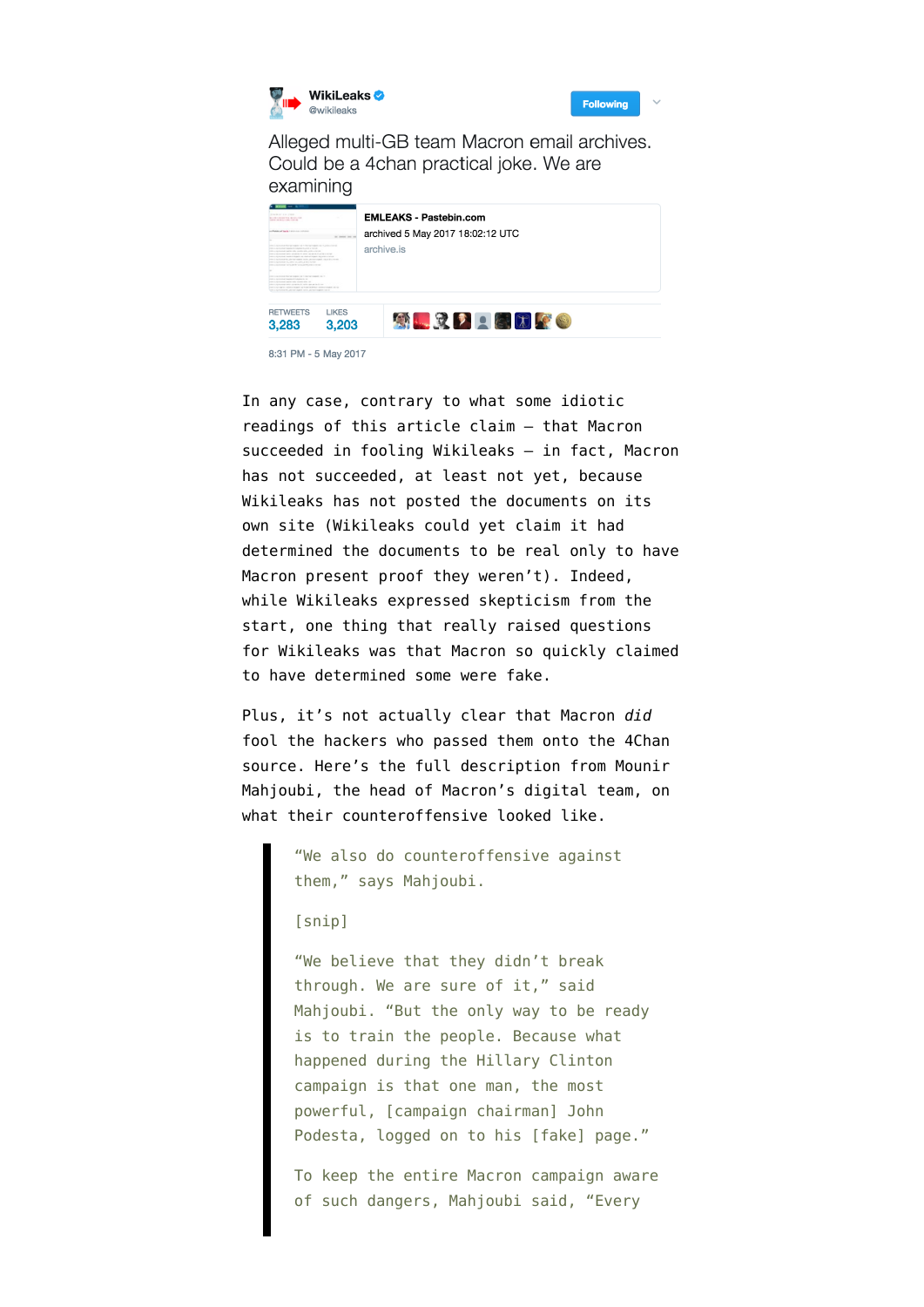week we send to the team screen captures of all the phishing addresses we have found during the week." But that's just the first phase of the response. Then the Macron team starts filling in the forms on the fake sites: "You can flood these addresses with multiple passwords and log-ins, true ones, false ones, so the people behind them use up a lot of time trying to figure them out."

If Mahjoubi was being honest about his certainty the hackers didn't succeed, then the campaign would have no reason or means to feed disinformation. And the details offered here appear to be about disinformation in response to phishing probes — that is, disinformation about metadata — not disinformation about content.

But now, between the Daily Beast's gloating and the sharing of it with even less factual gloating, coupled with Macron's quick declaration that the dump included fake documents, raises real (but potentially unjustified!) questions about whether the campaign added the [Cyrillic metadata that got so](https://www.emptywheel.net/2017/05/06/the-macron-hack-the-metadata-has-always-been-part-of-the-message/#comment-713059) [much attention](https://www.emptywheel.net/2017/05/06/the-macron-hack-the-metadata-has-always-been-part-of-the-message/#comment-713059). Not only has Wikileaks' vetting process not (yet) been exposed as a fraud, but the reporting may create even more distrust and uncertainty than there was. [Note, I posted a tweet to that effect that I have deleted now that I'm convinced there's no evidence Macron faked any documents.]

Moreover, even if it is the case that GRU hacked Macron and Wikileaks would have happily published the emails if they passed its vetting process (which are both likely true), Wikileaks didn't get and post the documents, which itself is worth noting and understanding.

In other words, some inaccuracies — and the rush to gloat against Wikileaks — may actually have been counterproductive to the truth and even the ability to understand what happened.

And this is not the only time. The other most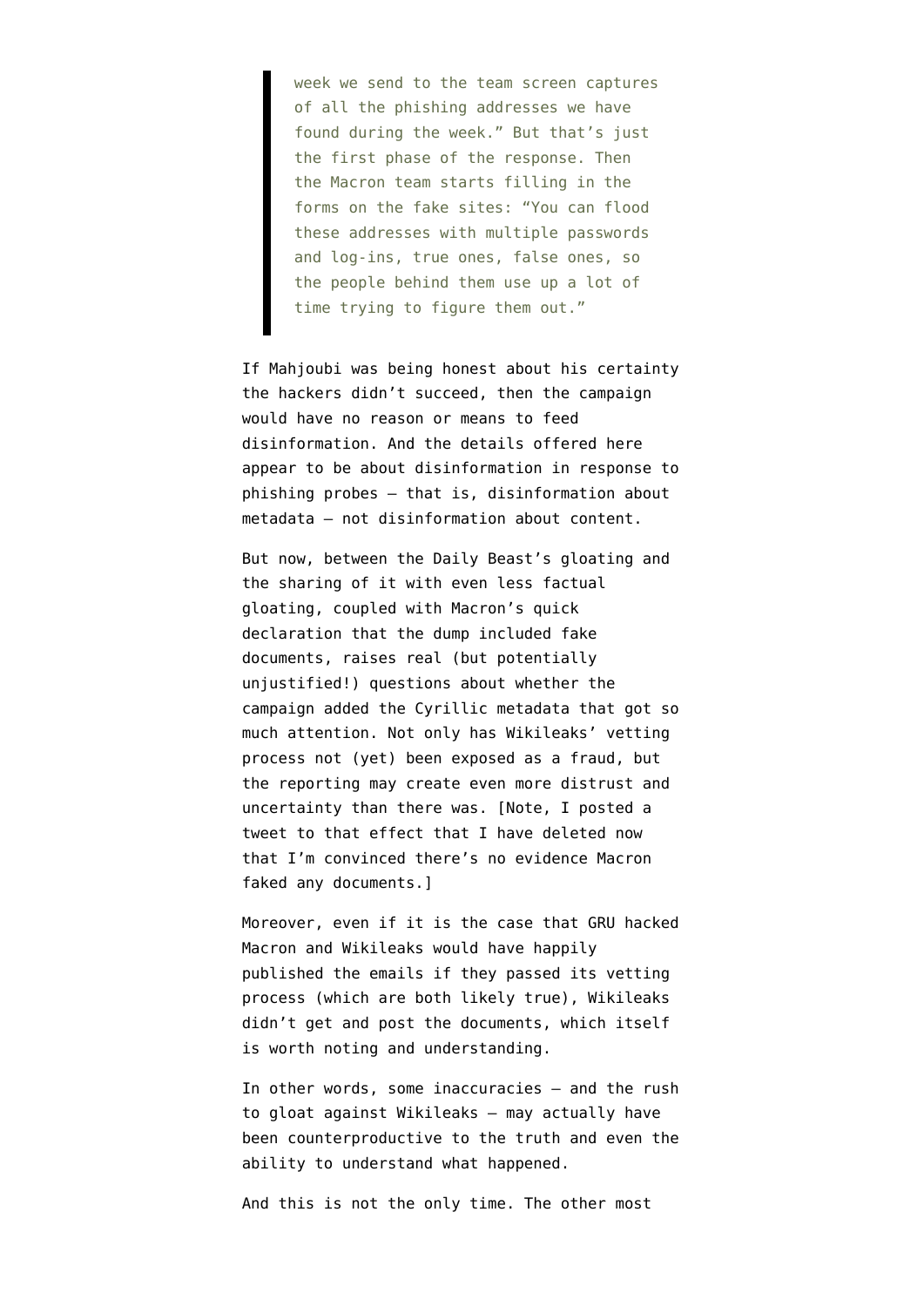celebrated case where inaccurate accusations against Wikileaks may have been counterproductive was last summer when something akin to what happened with the Macron leak did. Wikileaks [posted a link](https://glomardisclosure.com/2016/07/26/the-who-and-how-of-the-akp-hack-dump-and-wikileaks-release/) to Michael Best's archived copy of the AKP Turkish emails that doxed a bunch of Turkish women. A number of people — principally [Zeynep Tufekci](http://www.huffingtonpost.com/zeynep-tufekci/wikileaks-erdogan-emails_b_11158792.html) — blamed Wikileaks, not Best, for making the emails available, and in so doing (and like the Macron dump) brought attention to precisely what she was rightly furious about — the exposure of people to privacy violations and worse. Best [argues](https://glomardisclosure.com/2016/08/08/what-a-hit-piece-against-wikileaks-looks-like/) that had Tufekci spoken to him directly rather than writing a piece drawing attention to the problem, some of the harm might have been avoided.

But I also think the stink surrounding Wikileaks distracted focus from the story behind the curious provenance of that leak. Here's how Motherboard [described](https://motherboard.vice.com/en_us/article/what-went-wrong-with-the-turkey-data-dump) it.

## Here's what happened:

First, Phineas Fisher, the hacker notorious for [breaching surveillance](https://motherboard.vice.com/read/hacker-phineas-fisher-hacking-team-puppet) [companies Hacking Team and FinFisher,](https://motherboard.vice.com/read/hacker-phineas-fisher-hacking-team-puppet) penetrated a network of the AKP, Turkey's ruling party, according to their own statement. The hacker was sharing data with others in Rojava and Bakur, Turkey; there was apparently a bit of miscommunication, and someone sent a large file containing around half of akparti.org.tr's emails to WikiLeaks.

WikiLeaks then published these emails on July 19, and as [some pointed out](http://www.huffingtonpost.com/zeynep-tufekci/wikileaks-erdogan-emails_b_11158792.html), the emails didn't actually seem to contain much public interest material.

Then Phineas Fisher dumped more files themselves. Thomas White, a UK-based activist also known as The Cthulhu, also dumped a mirror of the data, including the contentious databases of personal info. This is where Best, who uploaded a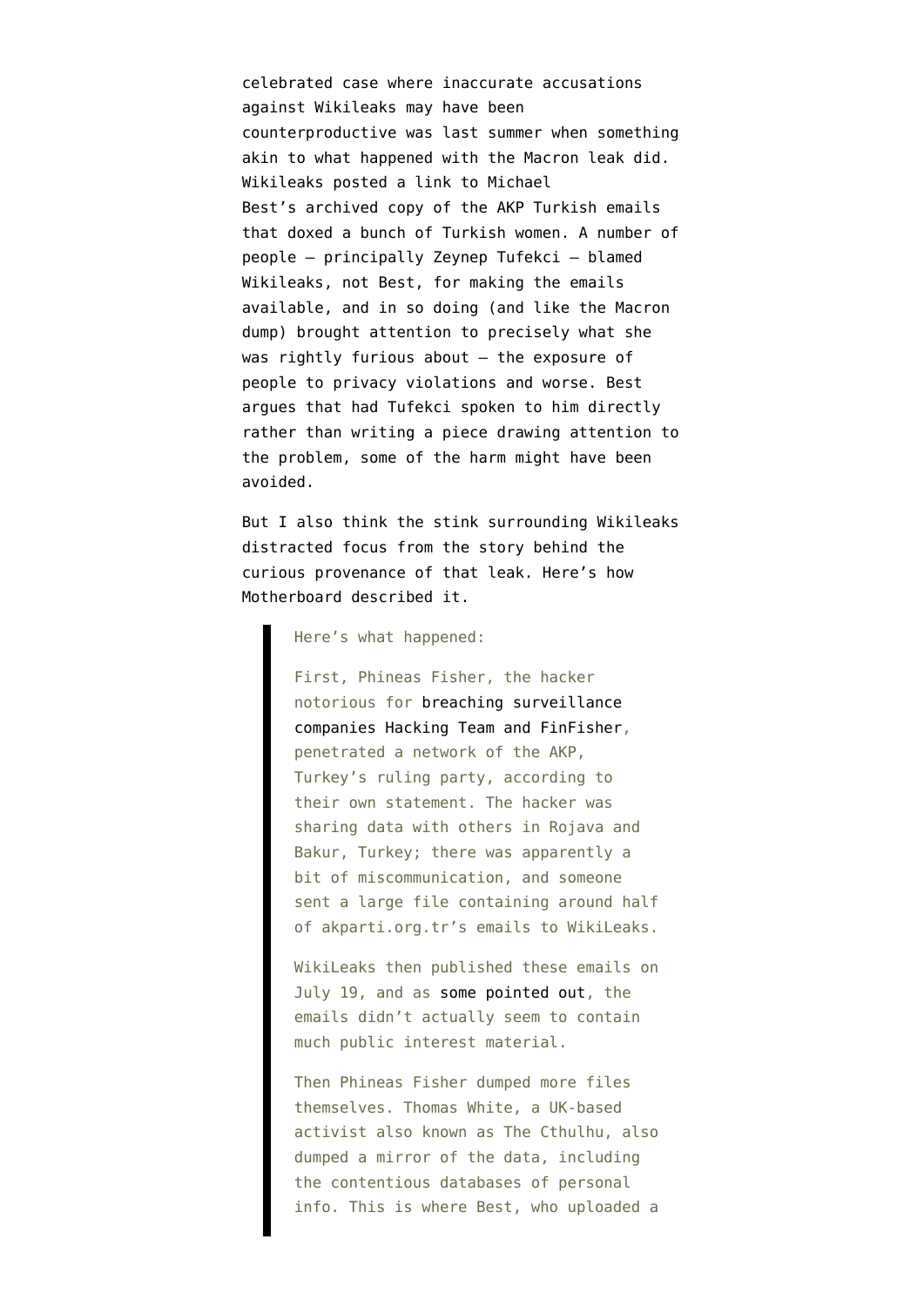copy to the Internet Archive, comes in.

Best said he didn't check the contents of the data beforehand in part because the files had already been released.

"I was archiving public information," he said. "Given the volume, the source, the language barrier and the fact that it was being publicly circulated already, I basically took it on faith and archived a copy of it."

Without laying out all the details here, I think there are some interesting issues about this hack-and-leak that might have gotten more scrutiny if the focus weren't Wikileaks. But instead, the focus was entirely on what Wikileaks did (or actually, on blaming Wikileaks for what Best did), rather than how the hackand-leak really happened.

I get that people have the need, emotionally, to attack Assange, and I have no problem with that. But when emotion disrupts any effort to understand what is really going on, it may make it more difficult to combat the larger problem (or, as lefties [embrace coverage](https://projects.jsonline.com/news/2017/5/5/hacked-records-show-bradley-foundation-taking-wisconsin-model-national.html) of the Bradley Foundation based on hacked documents and more [mass hack-and-leak reporting](https://www.icij.org/blog/2017/04/panama-papers-wins-pulitzer-prize) gets journalism awards, to set norms for what might be legitimate and illegitimate hack-and-leaks).

If you hate Assange, your best approach may be to ignore him. But barring that, there really is a case for aspiring to factual accuracy even for Wikileaks.

Update: Fixed description of what WL actually linked to — h/t [ErrataRob.](https://twitter.com/ErrataRob/status/861347688947867648)

Update: This [article](http://www.francetvinfo.fr/politique/emmanuel-macron/video-mounirmahjoubi-patron-de-lacampagne-numerique-d-emmanuel-macron-le-macronleaks-ca-pue-la-panique_2180759.html) provides more detail on the hack and Macron's attempts to counter the hackers.

> *"Il y a des dossiers qui ont été ajoutés à ces archives. Des dossiers dont on ne sait pas à quoi ils correspondent. Qui ne sont pas des dossiers d'emails, par*